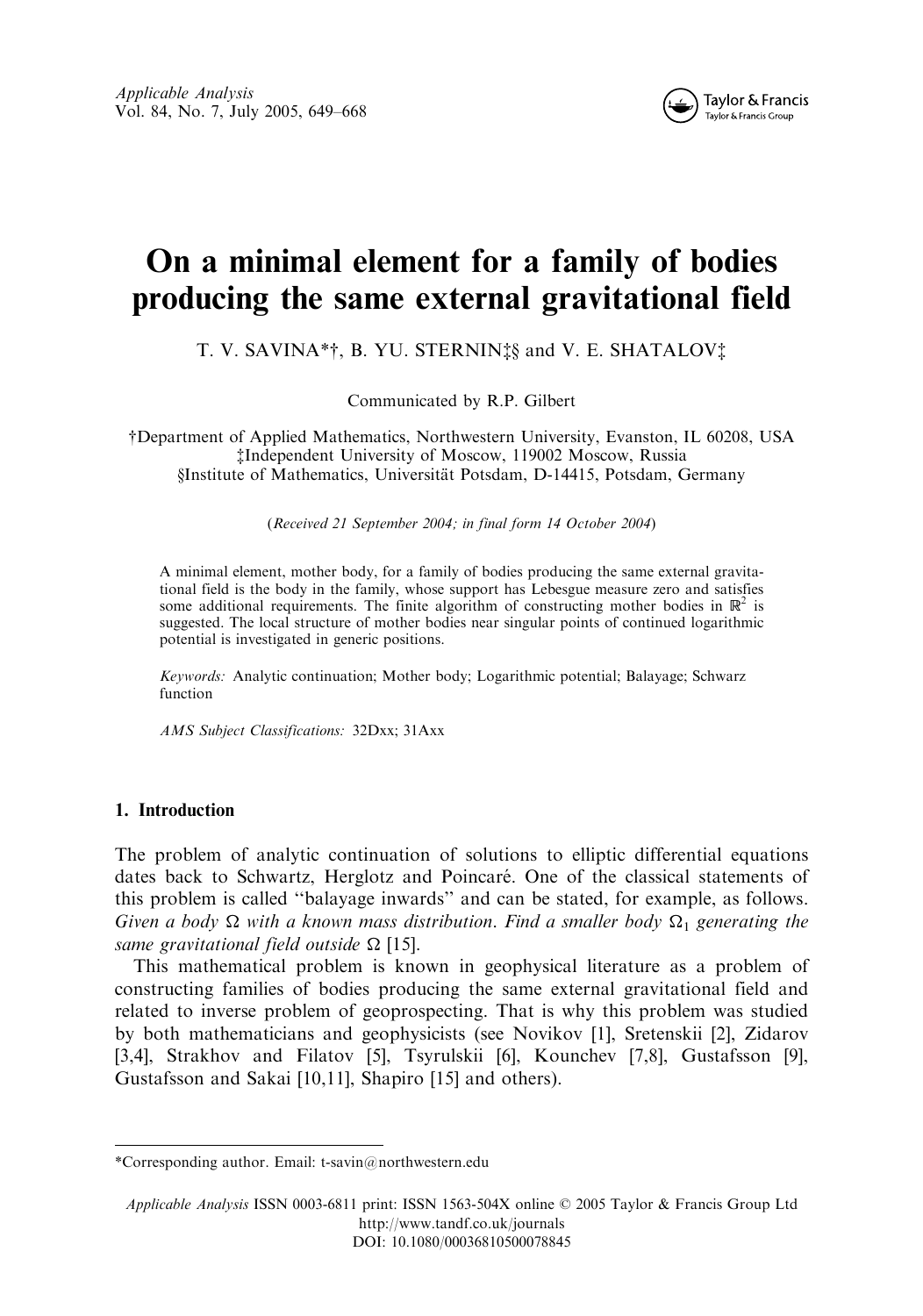To describe the problem, suppose that an external gravitational field generated by some "heavy body" (i.e., contractible compact set in  $\mathbb{R}^2$  provided with a mass distribution) is known. One wants to find the shape of this body and the mass distribution in it. Such a problem arises, for example, in geoprospecting if one measures a gravitational field on the Earth's surface and wants to find the mass distribution (inside the Earth) generating the field. Obviously, the solution of this problem is not unique. From Newton's time, it is known that a sphere with constant mass density generates the same gravitational field as the point mass of the same magnitude placed in the centre of the sphere. So, there exist different heavy bodies producing the same external gravitational field. Such heavy bodies are called graviequivalent ones, and one can consider a family of graviequivalent bodies. Using the Poincare´ sweeping method, one can show that every family of graviequivalent bodies contain infinitely many elements. Therefore, this is a good idea to try to characterize each family by finding a minimal (in some sense) element in it, like a point mass characterizes a family of concentric balls. Such an attempt was first done by Zidarov [3] in 1968, who called this minimal element "mother body". Initially this notion was rather heuristic, but later on, more rigorous definitions of the mother body have been given by various authors, e.g., [7–9,12,13]. The most complete description of this notion is given in [9,11] and has function theoretic formulation. It seems, however, that it is possible to give more simple and geometrically clear definition of a mother body in terms of singularities (and corresponding cuts) of a multi-valued continued gravitational potential. In this article, we present such a definition for a two-dimensional case (see Definition 2 below). We also suggest a finite algorithm of constructing mother bodies in the sense of the given definition. The proposed algorithm allows one, in particular, to clarify whether the searched mother body exists. Moreover, we investigate the local structure of the mother body, at least in a generic position.

Note that the problem of constructing mother bodies is not always solvable, and the solution is not always unique. For example, the unit disc  $D$  in two-dimensional plane  $\mathbb{R}^2_{(x,y)}$  with mass density  $f(x, y) = \exp(x)$  does not determine any mother body at all. This is a consequence of the fact that the continuation of the field generated by such a body inside the unit disc has an essential singularity at the origin. (Connection between a mother body and singularities of continuation of the corresponding gravitational field will be explained in section 2.) The non-uniqueness of a mother body can be illustrated by the well-known Zidarov's example, who considered a square of constant mass density with deleted quarter and found two different mother bodies (see figure 1). More recent discussion devoted to polyhedron in two dimensions can be found in [11].

#### 2. A mother body and a continuation of a gravitational field

Consider a heavy body concentrated in the domain  $\Omega \subset \mathbb{R}^2_{(x,y)}$  and having the mass density  $f(x, y) \ge 0$ . Suppose that the function  $f(x, y)$  can be continued up to an entire function in the complex plane  $\mathbb{C}^2_{(x,y)}$ , and the domain  $\Omega$  has an algebraic boundary, that is,

$$
\Gamma = \partial \Omega = \{(x, y) | P(x, y) = 0\},\tag{1}
$$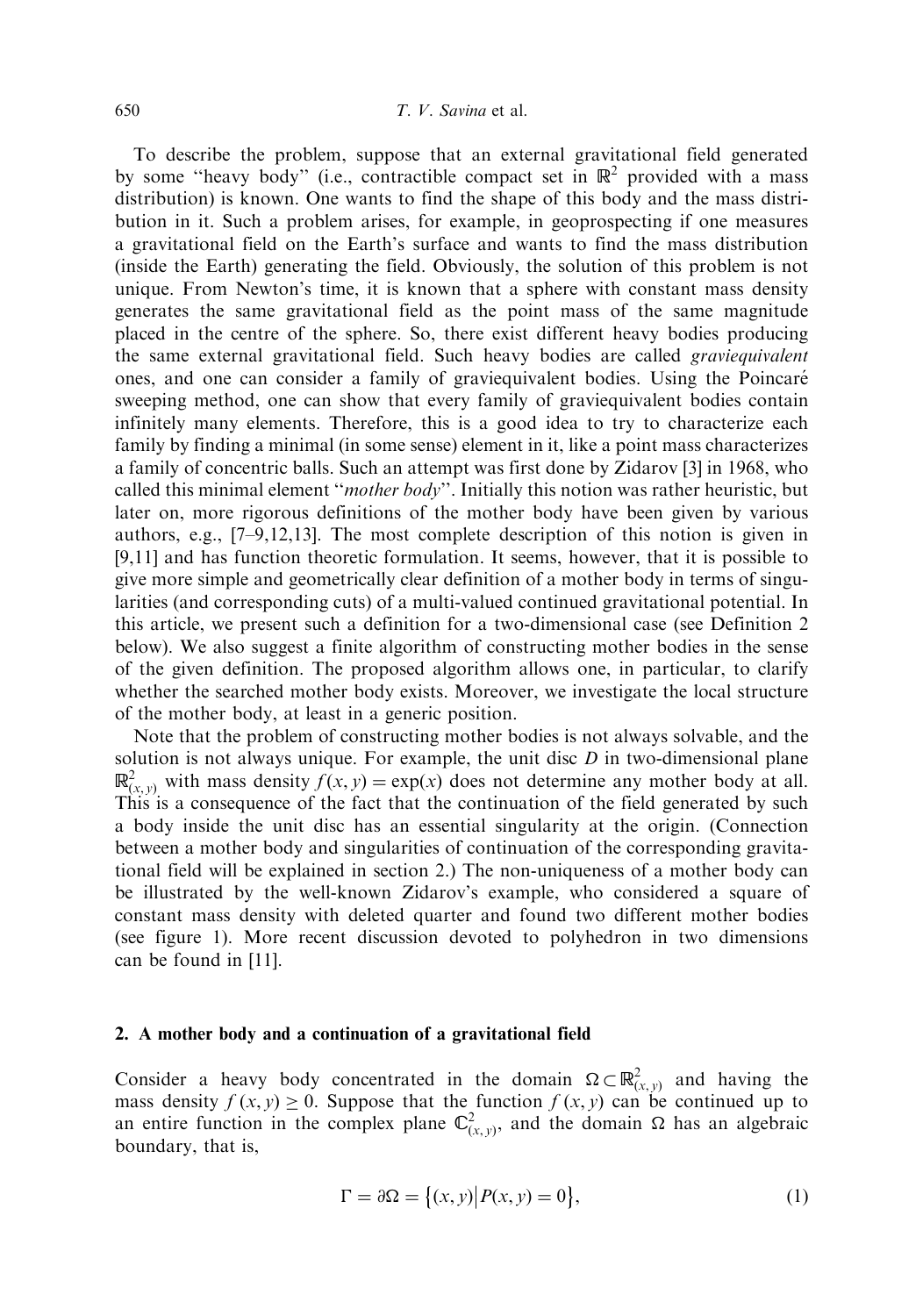

Figure 1. Non-uniqueness of a mother body.

where  $P(x, y)$  is a polynomial with real coefficients.

The definition of the mother body used in this article is the following:

*Definition 1* A mother body for a given heavy body  $\Omega$  is a distribution with positive integrable mass density generating the same external gravitational field, whose support consists of a finite set of curvelinear segments or/and points contained in  $\Omega$  and does not bound a two-dimensional subdomain of  $\Omega$ .

Suppose that M is a mother body (in the sense of this definition) corresponding to  $\Omega$ . It means that M consists of a finite set of segments of curves and, possibly, points. Note, that the set of curves included into  $M$  forms a planar graph, which is a tree, and, therefore, has ''hanged'' vertices (vertices of degree 1).

Since the body M generates the same (as  $\Omega$ ) external field, this field with potential  $V(x, y)$  can be continued into  $\mathbb{R}^2_{(x, y)}\setminus M$  as a harmonic function. As we shall see below, this harmonic continuation is a multi-valued function. So, the mother body M can be considered as a set of cuts selecting a single-valued branch of (multivalued) continuation  $\tilde{V}$  of the potential V. (During this analysis we neglect the point components of the mother body  $M$  since they are simply univalent singularities of the continuation. These singularities must be at most of the logarithmic type.)

Further, any hanged vertex of the set M is a singular point of the continuation V. Actually, if some hanged vertex  $(x_0, y_0) \in M$  is a regular point of the continuation V, then the mass density on the curve originating from  $(x_0, y_0)$  vanishes identically (we recall that the mass density on the curve equals the jump of the normal derivative  $\frac{\partial \widetilde{V}}{\partial n}$  of the potential  $\widetilde{V}$ ).

Finally, each cut included into a mother body  $M$  has to satisfy the following three conditions:

- (1) The cut must be admissible in the sense that the limit values of the potential on both sides of the cut must coincide with each other. This follows from the absence of gravitational dipoles.
- (2) The cut must be positive, i.e., the sum of normal derivatives of the potential on the sides of the cut (in the directions of the corresponding inner normals) must be a positive function. Indeed, this sum is equal to mass density on the cut, which must be positive from a physical point of view.
- (3) All the cuts must be *contained in the domain*, supp  $M \subset \Omega$ .

Of course, as it was mentioned above, for a mother body to exist, one should require in addition that all singularities of continuation  $\tilde{V}$  of the potential V have not more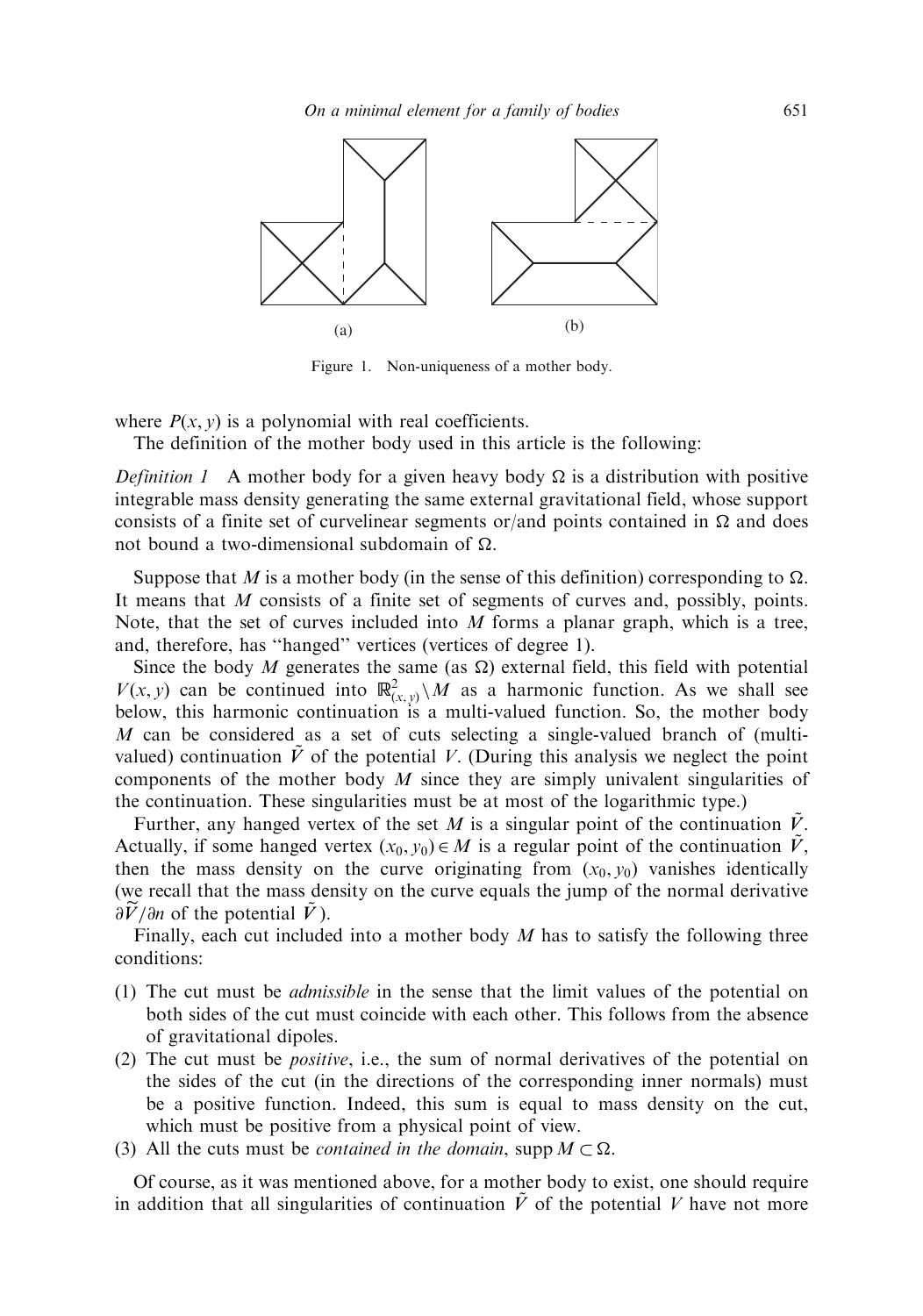than logarithmic growth. We shall suppose in the sequel that this latter requirement is fulfilled for all the considered problems.

Thus, we can reformulate the definition of mother bodies, which is equivalent to Definition 1.

Let  $\Omega$  be a contractible compact set in  $\mathbb{R}^2_{(x,y)}$  having an algebraic boundary, and  $f(x, y)$  be a positive function vanishing outside  $\Omega$  and continuable up to an entire function in  $\overline{\mathbb{C}}_{(x, y)}^2$ .

*Definition* 2 A mother body for a given heavy body  $(\Omega, f)$  is a union of singularities of the continued potential  $\tilde{V}$  and a system of cuts subject to conditions (1)–(3) above.

The algorithm of constructing mother bodies in the sense of this definition will be considered in section 4 below. In the rest of this section and in the next one we discuss properties of continued potential  $\ddot{V}$ .

We recall that a heavy body  $(\Omega, f)$  induces a gravitational field on  $\mathbb{R}^2_{(x, y)}$  with potential

$$
V(x, y) = -\frac{1}{2\pi} \int_{\Omega} \ln \sqrt{(x - x_0)^2 + (y - y_0)^2} f(x_0, y_0) dx_0 \wedge dy_0
$$
 (2)

(we suppose that the domain  $\Omega$  is oriented with the positive orientation of the space  $\mathbb{R}^2_{(x, y)}$ , which is a solution of the Poisson's equation

$$
\Delta V = -f \text{ in } \Omega
$$

and, since f vanishes outside  $\Omega$ , is a harmonic function in  $\mathbb{R}^2_{(x,y)}\setminus\Omega$ .

To describe the continuation of  $V$  to the domain initially occupied by masses, it is useful to complexify the problem, i.e., to consider the function  $V(x, y)$  in the complex space  $\mathbb{C}^2_{(x,y)}$ . The variables  $(x_0, y_0)$  become complex as well, therefore the integral (2) is considered as an integral over a chain in the complex space  $\mathbb{C}^2_{(x_0, y_0)}$  determined by the real domain  $\Omega$ . After such a complexification, we perform the following transformation of variables

$$
z = x + iy, \qquad \zeta = x - iy \tag{3}
$$

in integral (2). As a result we obtain<sup>1</sup>

$$
V(z,\zeta) = \frac{1}{8\pi i} \int_{\Omega} [\ln(z-z_0) + \ln(\zeta-\zeta_0)] f(z_0,\zeta_0) dz_0 \wedge d\zeta_0, \tag{4}
$$

where the branches of the logarithms are chosen in such a way that formulas (2) and (4) are equivalent. Note, that the variables  $(z, \zeta)$  are characteristic variables of the Laplace's operator in  $\mathbb{C}^2_{(x, y)}$ .

<sup>&</sup>lt;sup>1</sup> From now on we do not distinguish the function  $V(x, y)$  and its continuation  $\tilde{V}(x, y)$  as well as functions of  $(x, y)$  and functions of  $(z, \zeta)$ .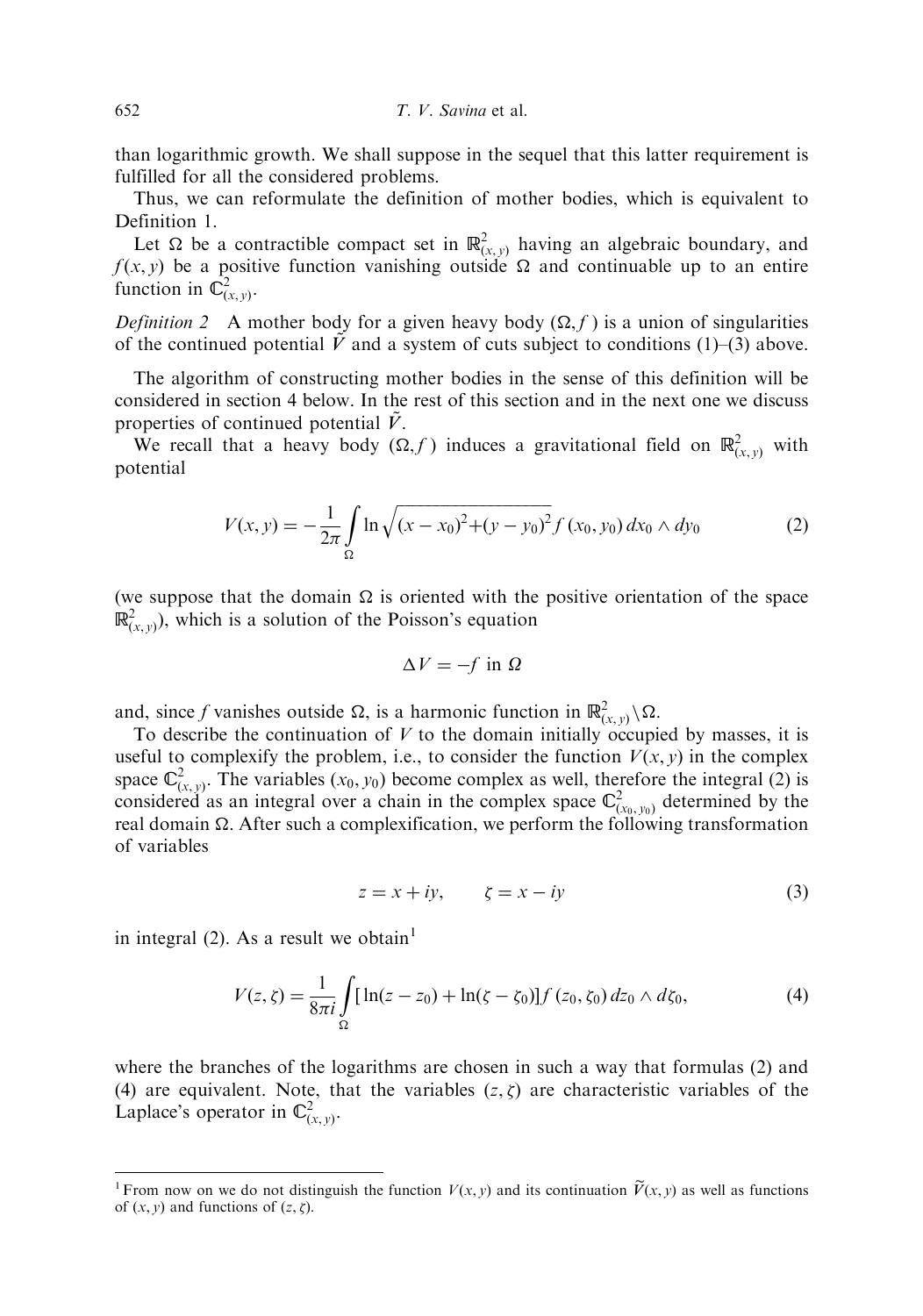Clearly, integral (4) hardly can be computed for an arbitrary function  $f(z_0, \zeta_0)$ . However, all required information can be obtained from singular parts of the derivatives  $\partial V/\partial z$  and  $\partial V/\partial \zeta$ . These singular parts can be computed in terms of the so-called Schwarz function (see [14–16]). We recall that the Schwarz function  $S(z)$  is defined as a solution of the equation

$$
P(z,\zeta) = 0\tag{5}
$$

with respect to  $\zeta$ , where (5) is a complexified equation of  $\Gamma$  in the characteristic variables  $(z, \zeta)$  (see equation (1) above). We also need the inverse of the Schwarz function,  $\overline{S}(\zeta)$ , that is defined as a solution of  $(5)$  with respect to  $\zeta$ . Since the polynomial P has real coefficients in the variables  $(x, y)$ , one can easily verify that the following relation holds:

$$
\widetilde{S}(\zeta) = \overline{S(\overline{\zeta})}.
$$

Differentiating integral  $(4)$  with respect to z, we obtain

$$
\frac{\partial V}{\partial z}(z,\zeta) = \frac{1}{8\pi i} \int_{\Omega} \frac{f(z_0,\zeta_0) dz_0 \wedge d\zeta_0}{z - z_0} = \frac{1}{8\pi i} \int_{\Omega} d \left\{ \frac{F_1(z_0,\zeta_0) dz_0}{z - z_0} \right\},\tag{6}
$$

where  $F_1(z_0, \zeta_0)$  is any function satisfying the following condition:

$$
\frac{\partial F_1(z_0,\zeta_0)}{\partial \zeta_0} = f(z_0,\zeta_0).
$$

Using the Stokes formula, we arrive at the relation

$$
\frac{\partial V}{\partial z}(z,\zeta) = \frac{1}{8\pi i} \int_{\Gamma} \frac{F_1(z_0,\zeta_0) dz_0}{z - z_0},\tag{7}
$$

where  $\Gamma$  is considered as a one-dimensional homology class in the complex-analytic surface  $\Gamma_{\mathbb{C}}$  defined by (5). Solving (5) for  $\zeta$  and substituting it into integral (7), one obtains

$$
\frac{\partial V}{\partial z}(z,\zeta) = \frac{1}{8\pi i} \int_{\Gamma} \frac{F_1(z_0, S(z_0)) dz_0}{z - z_0},\tag{8}
$$

where  $\Gamma$  is again the contour in the complex plane  $\mathbb{C}_z$  coinciding with the boundary of the domain  $\Omega$  (here we identify the plane  $\mathbb{C}_z$  with the real plane  $\mathbb{R}^2_{(x,y)}$  with the help of the relation  $z = x + iy$ .

We emphasize that the relation  $(8)$  was obtained for values of z lying in the complement of the domain  $\Omega$  in the complex plane  $\mathbb{C}_z$  (or, what is the same, in the real plane  $\mathbb{R}^2_{(x,y)}$ ). To obtain the continuation of this function inside  $\Omega$ , we change this contour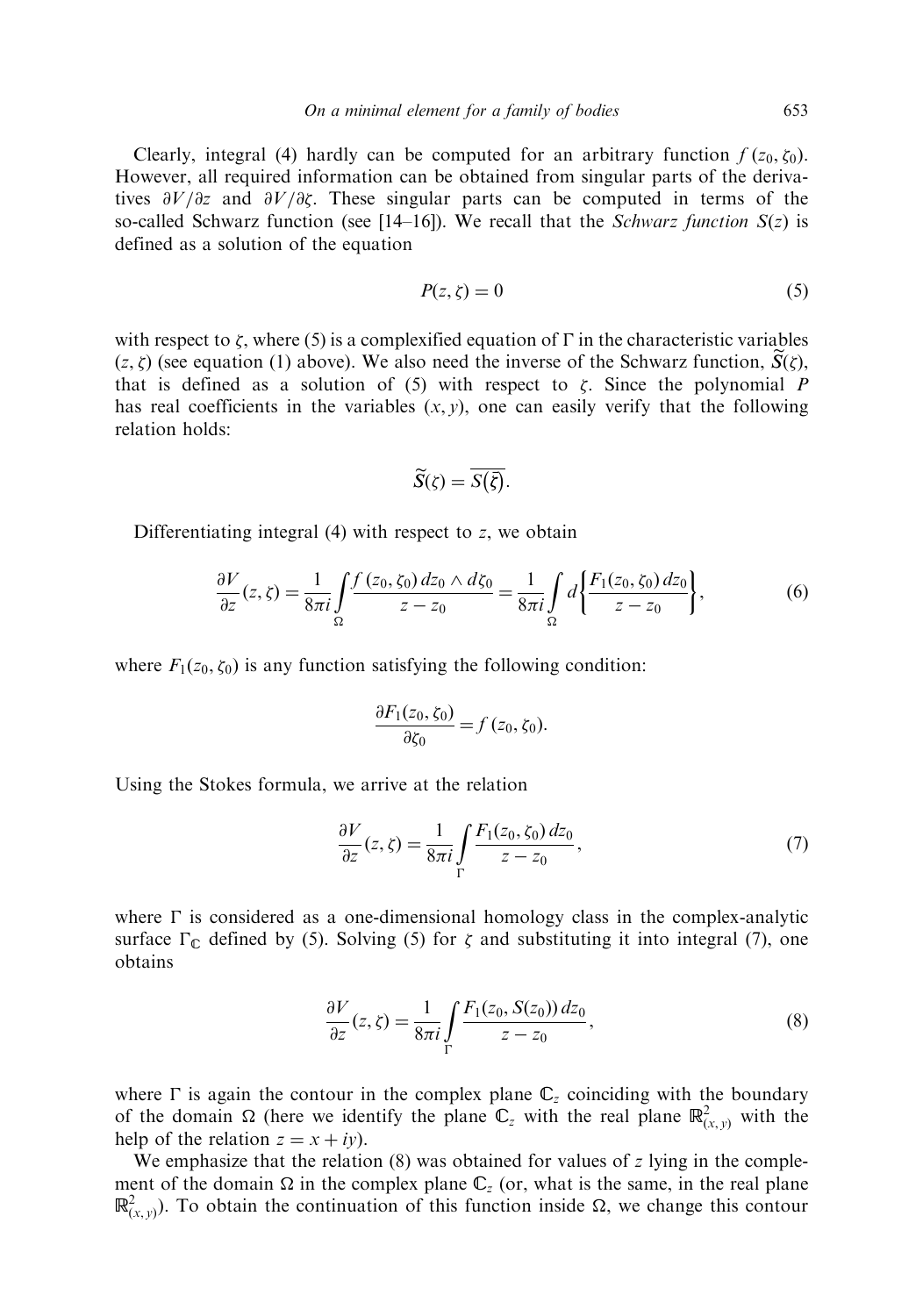

Figure 2. Changing the contour of integration.

to the contour  $\gamma$  encircling both the domain  $\Omega$  and the point z, but containing no singular points of function  $S(z_0)$  lying outside  $\Omega$  (see figure 2).

The residue theorem shows that

$$
\frac{\partial V}{\partial z}(z,\zeta) = \frac{1}{8\pi i} \int_{\gamma} \frac{F_1(z_0, S(z_0)) dz_0}{z - z_0} + \frac{1}{4} F_1(z, S(z)) = \frac{1}{4} F_1(z, S(z)) + \Phi_1(z),
$$

where  $\Phi_1(z)$  is holomorphic in the domain  $\Omega$ . This expression describes all the singularities of continuation  $\partial V/\partial z^2$  inside the domain  $\Omega$ .

Similarly, one can obtain an expression of the derivative  $\partial V/\partial \zeta$ ,

$$
\frac{\partial V}{\partial \zeta}(z,\zeta) = \frac{1}{4} F_2(\widetilde{S}(\zeta),\zeta) + \Phi_2(\zeta),
$$

where  $\Phi_2(\zeta)$  is a regular function in  $\Omega$  and  $F_2(z,\zeta)$  is a function satisfying the relation

$$
\frac{\partial F_2}{\partial z}(z,\zeta) = f(z,\zeta). \tag{9}
$$

In what follows it will be convenient to fix the choice of the function  $F_2(z, \zeta)$  in the following way:

$$
F_2(z,\zeta) = \overline{F_1(\bar{\zeta},\bar{z})}.
$$
\n(10)

<sup>&</sup>lt;sup>2</sup>The derivative  $\partial V/\partial z$  plays a crucial role in the investigation of singularities of continuation of potential V inside the domain  $\Omega$ . This derivative is known in the Russian geophysical literature as a complex vector of gravitational field (see, e.g., [6]).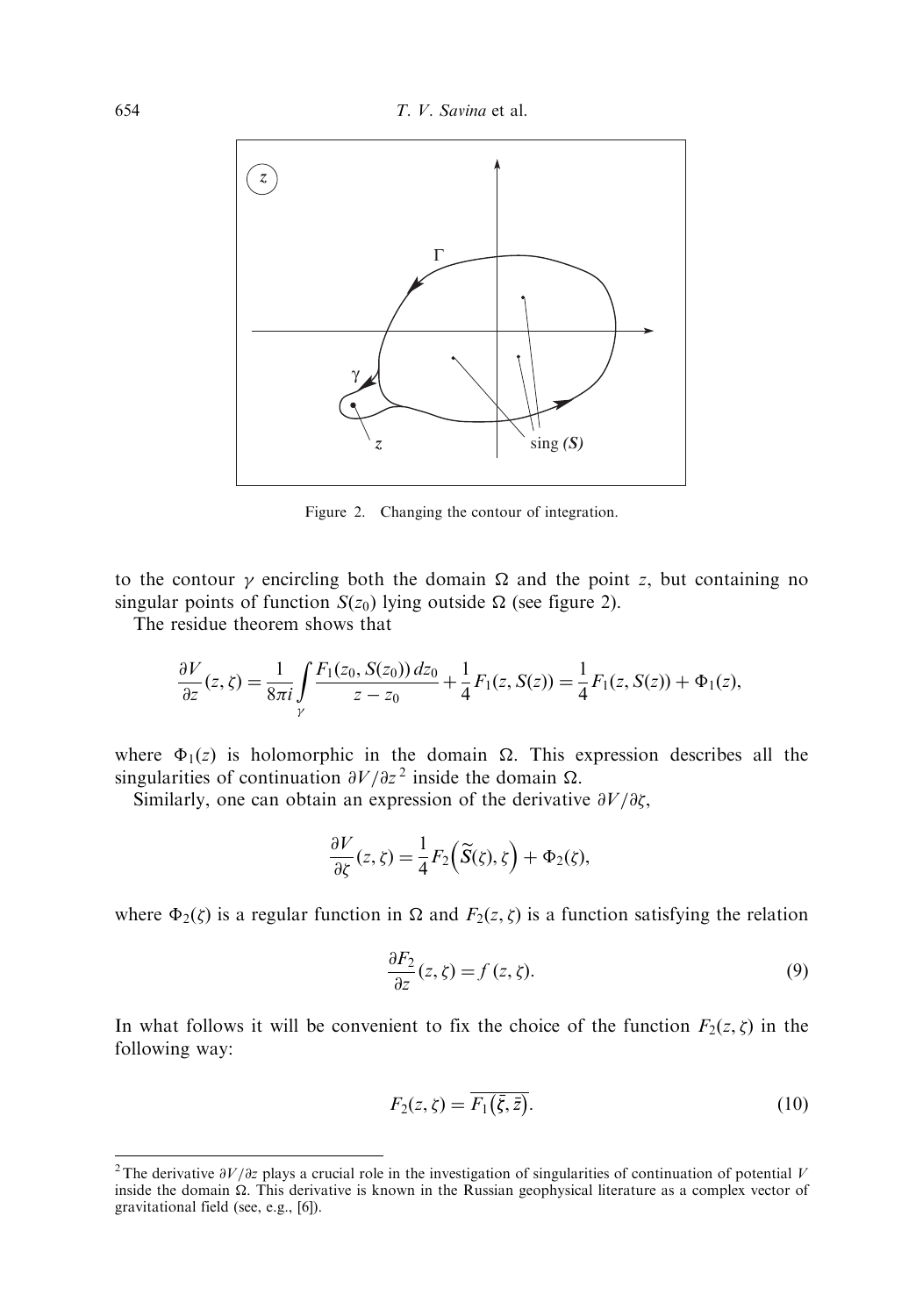One can verify that this function satisfies (9) for any function f, which is real-valued as far as  $(x, y)$  are real. Thus, up to a regular function in  $\Omega$ , one has

$$
V(z,\bar{z}) = \frac{1}{4}\int F_1(z,S(z)) dz + \frac{1}{4}\int F_2(\widetilde{S}(\zeta),\zeta) d\zeta \bigg|_{\zeta=\bar{z}} = \frac{1}{4} \text{Re} \int F_1(z,S(z)) dz.
$$

We conclude this section with the following remark:

Remark 1 The location of singularities of the continued potential is uniquely determined by the Schwarz function  $S(z)$ , i.e., by the boundary  $\partial \Omega$ , while (as it is shown below) the geometry of admissible cuts depends on the mass density  $f(x, y)$  as well.

### 3. Investigation of admissible cuts and local structure of mother bodies

As we already mentioned, a mother body consists of singularities,  $sing(S)$ , of continuation  $V$  and a set of cuts determining a single-valued branch of  $V$ . Each cut included into the set must be admissible, i.e., the limit values of this branch on both sides of the cut must coincide with each other. In other words, an admissible cut is the set of zeros of the variation of the potential  $V$  along some element,  $l$ , of a fundamental group

$$
\pi_1\big(\Omega\setminus\text{sing}(S),z^0\big)
$$

of domain  $\Omega$ \sing(S) with a base point z<sup>0</sup> lying on the curve  $\Gamma$ . The loop *l* determining the element of the fundamental group is shown in figure 3.



Figure 3. Definition of an element of a fundamental group.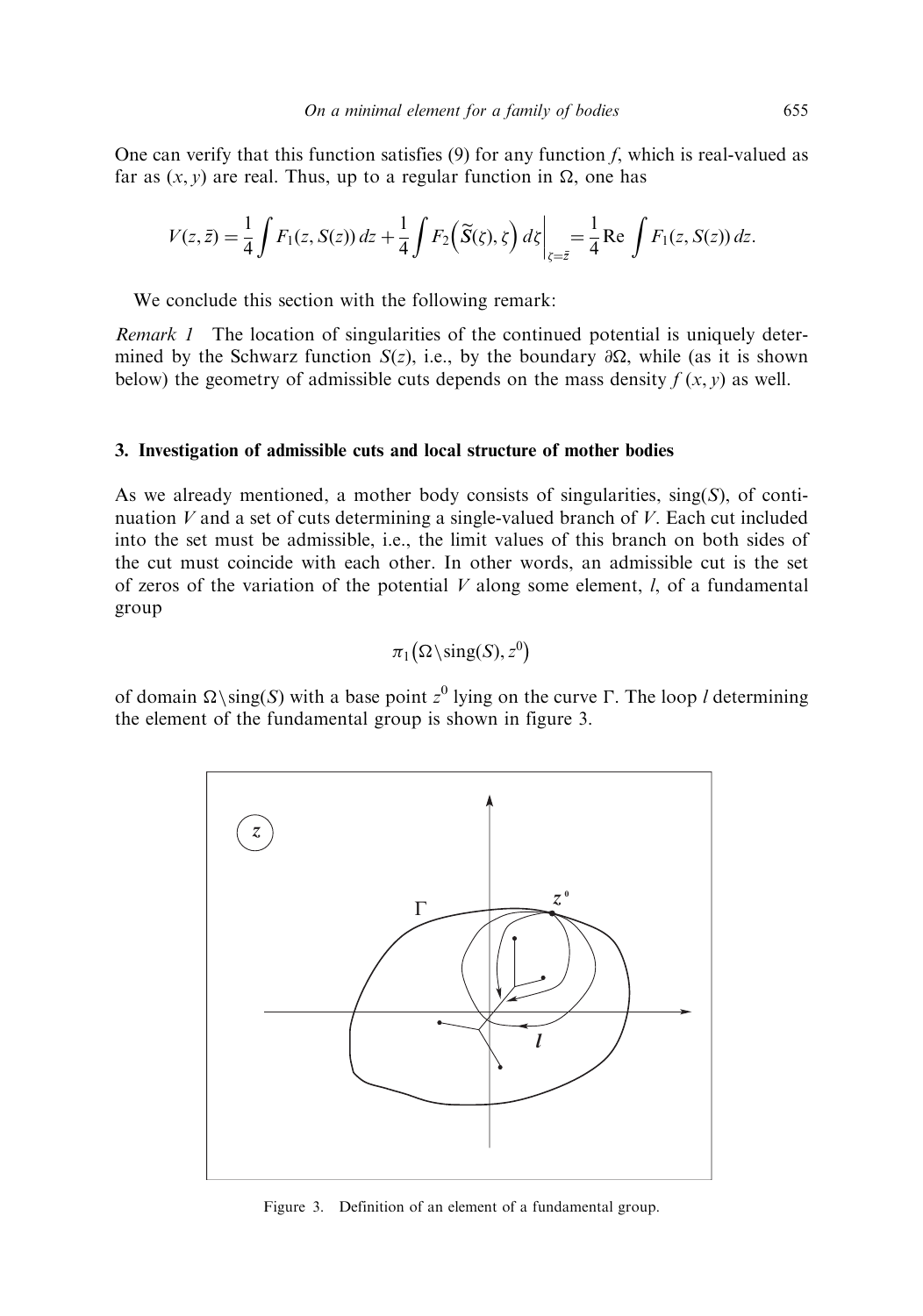This leads us to the following definition:

Definition  $3$  A cut c is called admissible with respect to the element

$$
l \in \pi_1(\Omega \setminus \text{sing}(S), z^0)
$$

if and only if  $var_l V|_c = 0$ .

*Remark 2* All considerations in this section will be carried out on the real plane  $\mathbb{R}^2_{(x,y)}$ . We shall use here the characteristic coordinates  $(z, \zeta)$ , so that the equation of the real space is  $\zeta = \bar{z}$ .

Using the results obtained in the previous section, we can describe the set of admissible cuts as the set of integral curves of a certain vector field in the plane  $\mathbb{C}_z$ . To do this, we represent any vector tangent to the real space as a complex number c. Then, in terms of z and  $\zeta$  the derivative  $D_c$  of the function  $V(z, \zeta)$  along the vector c is given by

$$
D_c V(z, \bar{z}) = c \frac{\partial V}{\partial z}(z, \bar{z}) + \bar{c} \frac{\partial V}{\partial \zeta}(z, \bar{z}) \equiv \frac{1}{4} \Big[ c F_1(z, S(z)) + \bar{c} F_2 \Big( \widetilde{S}(\bar{z}), \bar{z} \Big) \Big]
$$

modulo regular in the domain  $\Omega$  functions. Taking into account (10), the latter formula can be rewritten as

$$
D_c V(z, \bar{z}) \equiv \frac{1}{2} \operatorname{Re} \left[ c F_1(z, S(z)) \right]. \tag{11}
$$

Let l be, as above, some element of the fundamental group  $\pi_1(\Omega \setminus \text{sing}(S), z_0)$ . Then, taking the variation of the right- and left-hand sides of relation (11), we arrive at the equality:

$$
D_c \text{var}_l V(z, \bar{z}) = \frac{1}{2} \text{Re}[c \text{var}_l F_1(z, S(z))]
$$

(regular terms vanish under the action of the operator  $var_l$ ). Equating to zero the right-hand side of this relation, we obtain the equation for the vector field  $c$ :

$$
Re[c \, var_l F_1(z, S(z))] = 0. \tag{12}
$$

Integral curves of this vector field are the lines, on which function  $V(z, \overline{z})$  is a constant. So, any admissible cut is an integral curve of the vector field c. Note also that singular points of this vector field are singular points of the Schwarz function  $S(z)$  and points, at which function  $F_1(z, S(z))$  vanishes.

Now we must derive an "initial conditions" for integral curves of the vector field  $c$ , so that they are admissible cuts (that is, zero levels of the function  $F_1(z, S(z))$ ). To do this, it is necessary to investigate a local structure of admissible cuts in neighborhoods of singularities of the Schwarz function  $S(z)$ , because admissible cuts have the singular points of  $S(z)$  as their origins. We shall carry out such an investigation in the generic position. In other words, we suppose that the singularity,  $z_0$ , is brought from a finite regular characteristic point of the manifold  $\Gamma_{\mathbb{C}}$ , and the tangency between this singular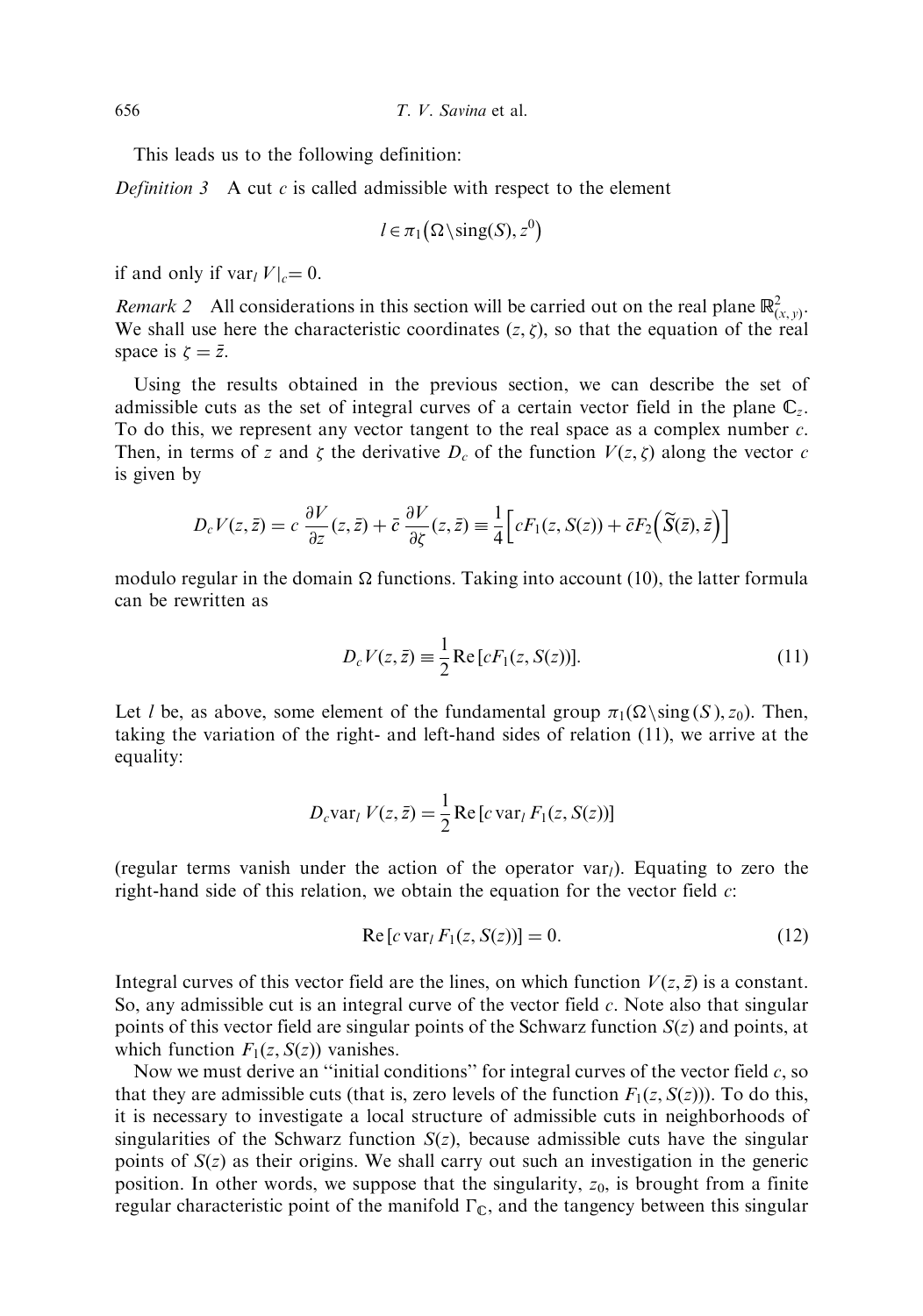point and the corresponding characteristic ray is quadratic. Under such requirements the function  $S(z)$  at point  $z_0$  has the singularity of the square root type:

$$
S(z) = \sqrt{z - z_0} S_1(z) + S_2(z), \tag{13}
$$

where  $S_1(z)$  and  $S_2(z)$  are regular functions of z in a neighborhood of the point  $z_0$ .

Denoting by  $\zeta_0 = S(z_0) = S_2(z_0)$  the value of the Schwarz function at the singular point  $z_0$  and expanding the function  $F_1(z, \zeta)$  into the Taylor series at point  $(z_0, \zeta_0)$ , one has:

$$
F_1(z,\zeta) = \sum_{j\geq 0, k\geq 0} b_{jk}(z-z_0)^j (\zeta - \zeta_0)^k.
$$
 (14)

Substituting (13) into (14) and expanding the functions  $S_1(z)$  and  $S_2(z)$  into the Taylor series at the point  $z_0$ , up to the terms regular near  $z_0$ , one obtains:

$$
F_1(z, S(z)) \equiv \sqrt{z - z_0} \sum_{j=0}^{\infty} c_j (z - z_0)^j.
$$

Using the relation  $\partial F_1(z,\zeta)/\partial \zeta = f(z,\zeta)$ , it is easy to verify that

$$
c_0 = f(z_0, \zeta_0) S_1(z_0).
$$

Note that  $(z_0, \zeta_0)$  is the characteristic point of the surface  $\Gamma_{\mathbb{C}}$  generating the singularity  $z_0$  of the Schwarz function  $S(z)$ , so that the singularity of the function  $\partial V/\partial z$  (as well as  $\partial V/\partial \zeta$ ) is determined by values of the function f at characteristic points of  $\Gamma_{\mathbb{C}}$ . As we shall see below, the number  $c_0$  determines the behavior of admissible cuts in a neighborhood of the point  $z_0$ . Hence, the set of admissible cuts depends on the mass density  $f(x, y)$  (unlike the set of singularities of the potential  $V(x, y)$ , which is determined by the geometry of the domain  $\Omega$  only).

Now we have

$$
V(z, \bar{z}) = \frac{1}{2} \text{Re} \int F_1(z, S(z)) dz = \frac{1}{2} \text{Re} \left[ \frac{2}{3} c_0 (z - z_0)^{3/2} (1 + \psi(z)) \right],
$$

where  $\psi(z)$  is a regular near  $z_0$  function vanishing at this point. Taking the variation of both sides of the latter relation, we arrive at the formula

var<sub>l</sub> 
$$
V(z, \bar{z}) = \frac{1}{2} \text{var}_{l} \text{ Re } \left[ \frac{2}{3} c_0 (z - z_0)^{3/2} (1 + \psi(z)) \right].
$$

Let us introduce the polar coordinates in a neighborhood of the point  $z_0$ :

$$
z=z_0+\rho e^{i\varphi}.
$$

Then the equation of admissible cuts near this point looks

var<sub>l</sub> 
$$
V(z, \bar{z}) = \frac{2R}{3} \rho^{3/2} \text{Re} \left[ e^{\left(\frac{3i\varphi}{2} + i\theta\right)} \left(1 + \psi(z_0 + \rho e^{i\varphi})\right) \right] = 0,
$$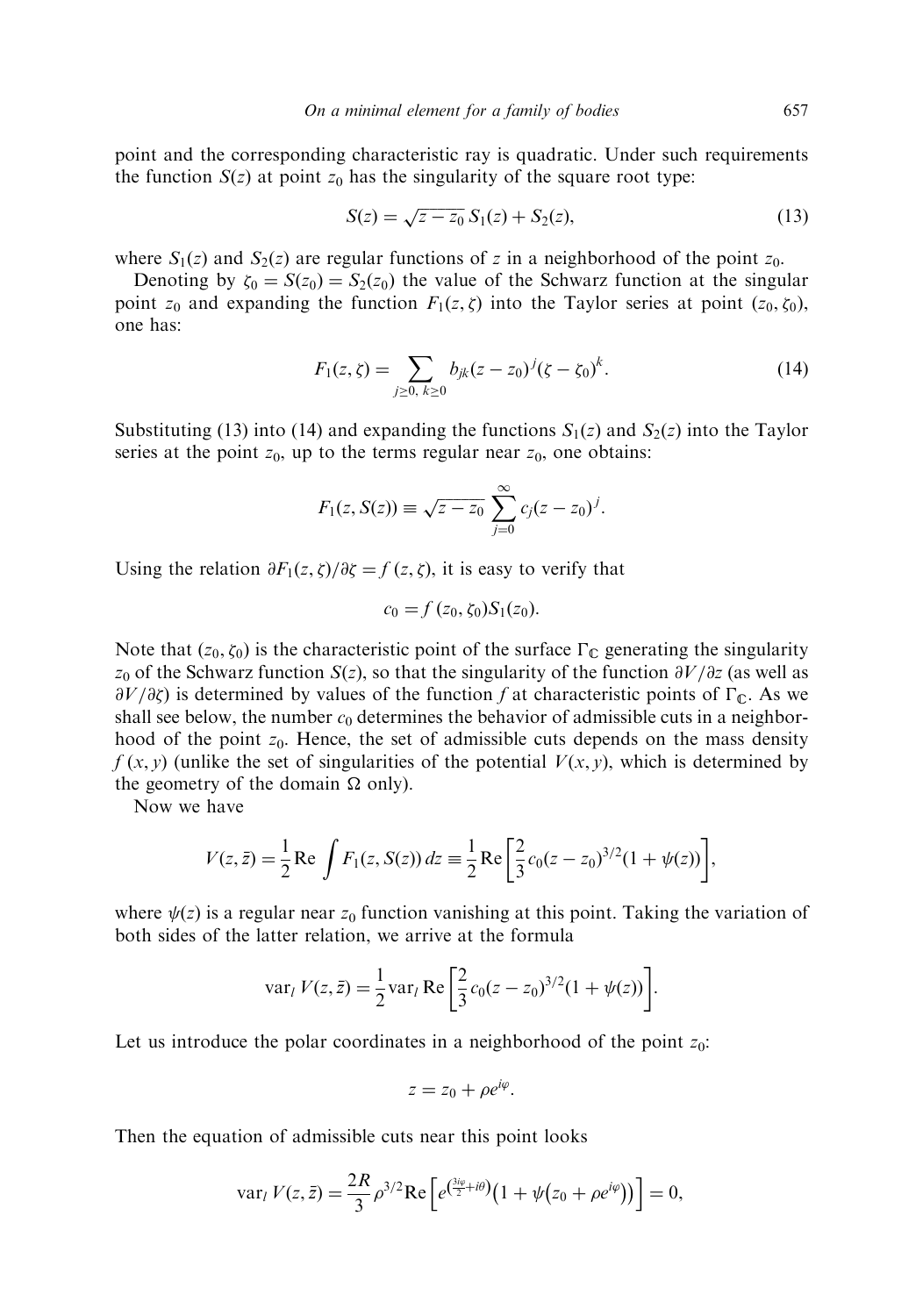where R and  $\theta$  are determined by the relation  $c_0 = Re^{i\theta}$ , or

$$
\cos\left(\frac{3\varphi}{2}+\theta\right)Re\left(1+\psi(z_0+\rho e^{i\varphi})\right)-\sin\left(\frac{3\varphi}{2}+\theta\right)Im\left(1+\psi(z_0+\rho e^{i\varphi})\right)=0.\tag{15}
$$

Suppose that  $\rho$  is small, and consider (15) as an equation for  $\varphi$ . Since the function  $\psi(z_0 + \rho e^{i\varphi})$  is of order  $O(\rho)$ , the principal term in this equation gives

$$
\cos\left(\frac{3\varphi}{2} + \theta\right) = 0, \text{ or } \varphi = \varphi_k = \frac{\pi}{3} - \frac{2\theta}{3} + \frac{2\pi k}{3}, k = 0, 1, 2.
$$
 (16)

The derivative of the left-hand side of equation (15) with respect to  $\varphi$  does not vanish for  $\rho = 0$  at each point  $\varphi_k$ , therefore this equation has the unique smooth solution  $\varphi = \varphi_k(\rho)$  near  $\rho = 0$  such that  $\varphi_k(0) = \varphi_k$ . Each of these solutions determine an admissible (with respect to a small loop l encircling the point  $z_0$ ) cut near the point  $z_0$ . So, the initial condition for an admissible cut near the singular points is:

$$
\lim_{\rho\to 0}\varphi(\rho)=\varphi_k,
$$

where  $\varphi_k$  are given by formula (16). The above consideration can be summarized in the form of the following theorem.

THEOREM 1 Each admissible cut is an integral curve of the vector field c determined by relation (12). Moreover, under the requirements of a generic position, in a neighborhood of each branch point of the Schwarz function there exist three directions of admissible cuts given by relation (16). These cuts are positive or negative depending on the sign of the derivative with respect to  $\varphi$  of the left-hand side of relation (15) at the point  $(\varphi = \varphi_k, \ \rho = 0).$ 

# 4. Algorithm of constructing mother bodies

Now we are in the position to formulate an algorithm for constructing a mother body for a given heavy body  $(\Omega, f)$  assuming that the following is true:

- (1) The boundary  $\Gamma$  of the domain  $\Omega$  is an algebraic curve.
- (2) The function  $f(x, y)$  is continuable up to an entire function in the complex space  $\mathbb{C}^2_{(x, y)}$ .
- (3) The singularities of the continuation of the potential inside the domain  $\Omega$  are not more than that of logarithmic type.

The last requirement can be verified using the formulas for singular parts of the continuation of the potential obtained in section 2.

The suggested algorithm consists of the following four steps:

Step 1 Determining singularities of the Schwarz function lying inside the domain  $\Omega$ (that is, the set of singularities of the continuation of the potential  $V(x, y)$  into the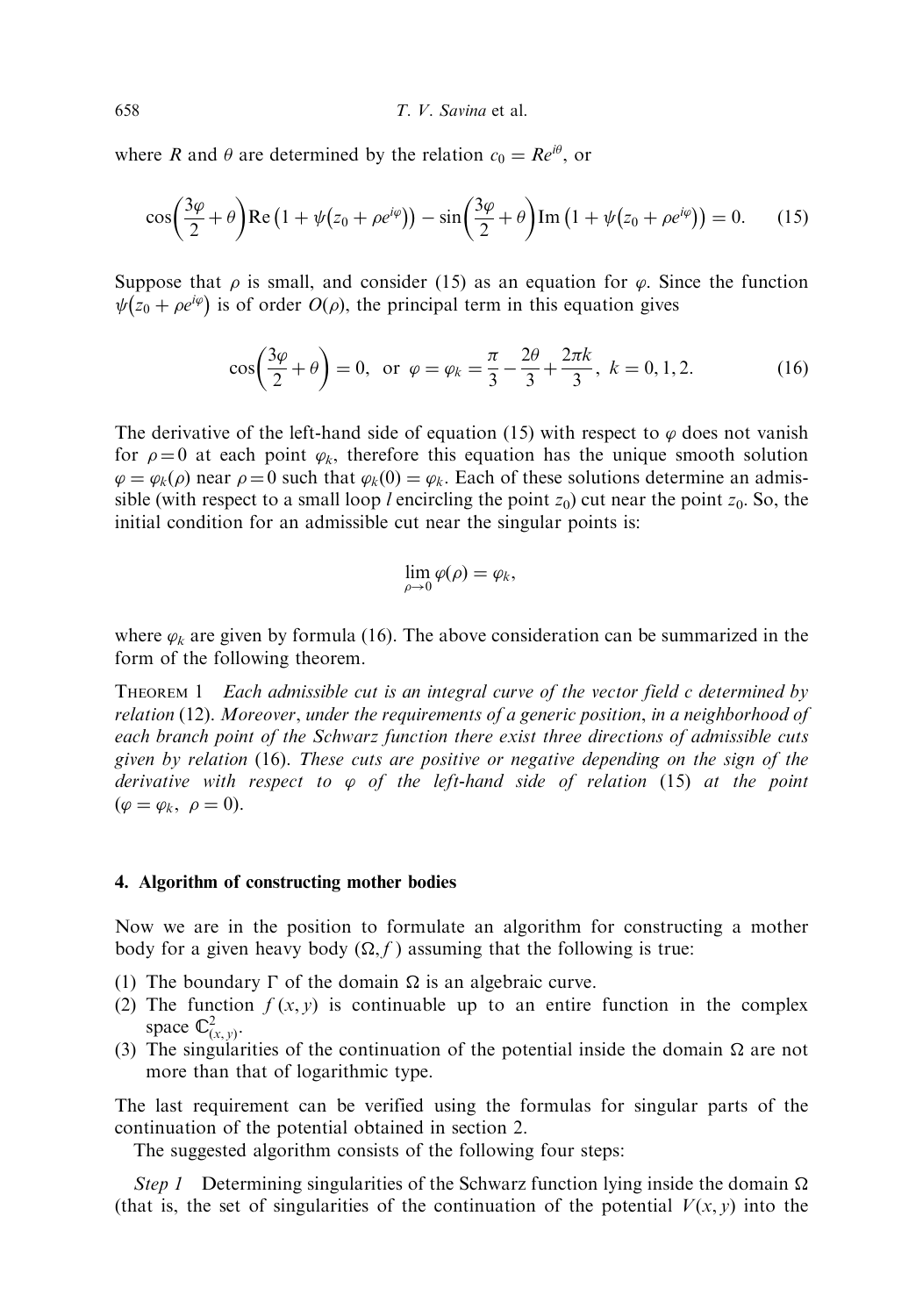

Figure 4. Non-elementary loop.

domain initially occupied by masses). This step simply requires solving algebraic equations describing the boundary in terms of the characteristic variables  $(z, \zeta)$ .

Step 2 Constructing a set of admissible cuts,  $C_a$ , for each simple loop with a base point  $z<sup>0</sup>$ , surrounding one or more of the branch points found in Step 1. To carry out this step one has to compute integral curves of the vector field c constructed above. The initial conditions for this integral curves are defined as follows:

- For a loop l encircling a single singular point, (e.g., loops  $l_1$  or  $l_2$  in figure 4) the initial condition is given by the local structure of the set of admissible cuts in a neighborhood of this point.
- For a loop surrounding two singular points (see loop  $l_3$  in figure 4), the initial condition for the set of admissible cuts is given by the intersection,  $A$ , of admissible cuts (cuts  $c_1$  and  $c_2$  in figure 4) corresponding to each of these points.
- For admissible cuts corresponding to a loop encircling  $n$  singular points, initial points can be found as intersections of admissible cuts corresponding to a loop  $l_1$ encircling the first  $n-1$  of these points and the cuts corresponding to the loop  $l_2$ surrounding the last of them.

Obviously, the described process will be completed in a finite number of steps. Certainly, if there exist singular points of the vector field  $c$  different from singular points of the Schwarz function (that is, points of singularity of  $c$  determined by zeros of the function  $F_1(z, S(z))$ ; see relation (12)), then one has to investigate the local structure of the vector field c near such a point. This can be done using the formula (12) defining the field  $c$ .

Step 3 Selecting a set of bounded admissible cuts  $C_b \subset C_a$ , such that  $C_b \subset \Omega$ . This step can be fulfilled simply by deleting those edges from the graph  $C_a$ constructed in the previous step, that intersect the complement of the domain  $\Omega$  in the plane  $\mathbb{R}^2_{(x, y)}$ .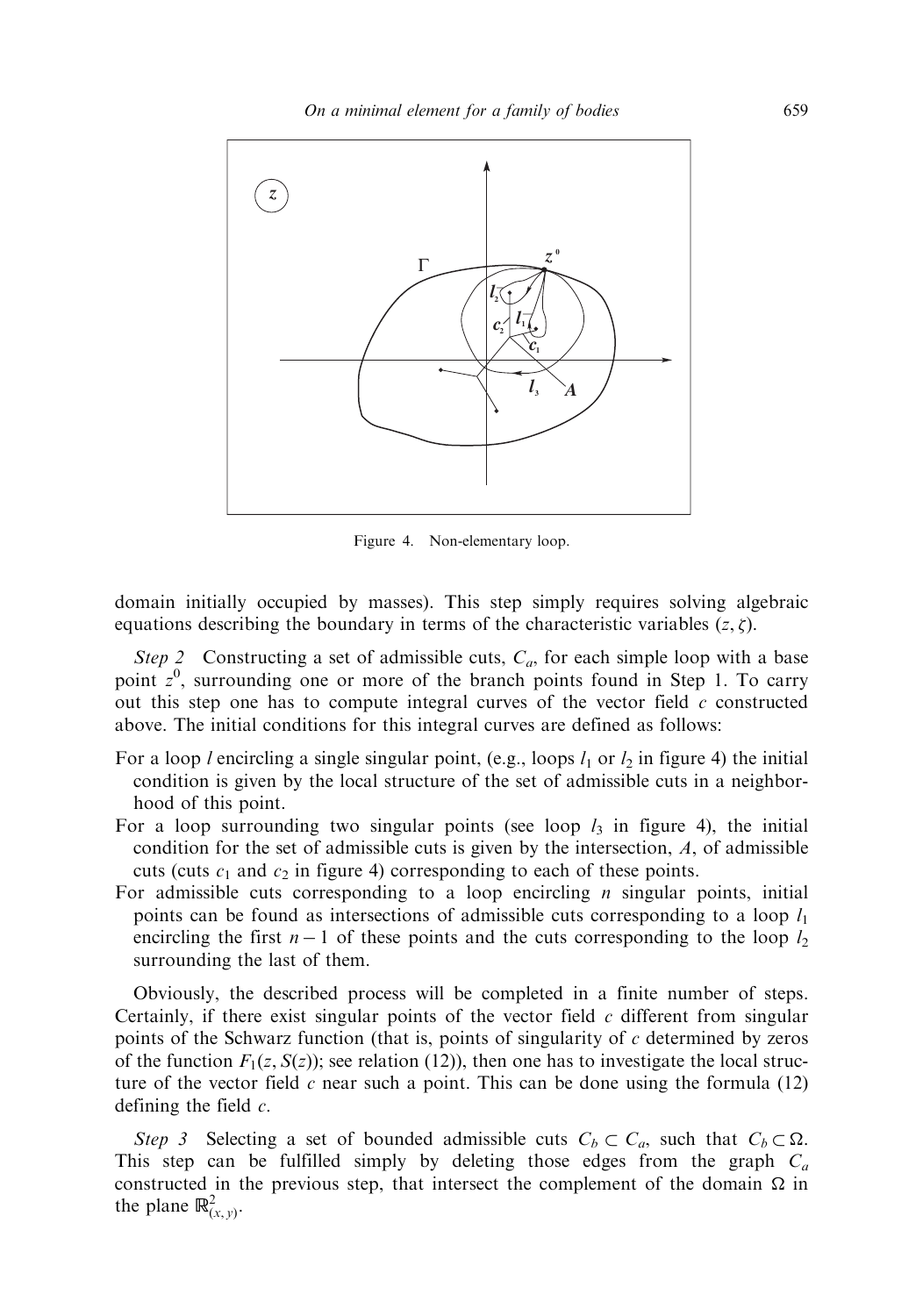Step 4 Constructing a mother body for  $(\Omega, f)$ . This can be done by examining each maximal tree of the constructed graph  $C_b$  (or of each maximal forest, if this graph is a non-connected). If all cuts of that maximal tree are positive, then it determines a mother body for  $(\Omega, f)$ .

In the next section we employ this algorithm for constructing mother bodies for specific domains.

# 5. Examples

For simplicity, we suppose that the mass density of the heavy body is identically equal to 1 for all examples considered below. Thus, all mother bodies are uniquely determined by the geometry of the domain  $\Omega$ .

#### 5.1. An ellipse

Let

$$
\Omega = \left\{ \frac{x^2}{a^2} + \frac{y^2}{b^2} \le 1 \right\}
$$

be an ellipse with the half-axes a and b,  $a > b$  (see figure 5). Then the Schwarz function is given by

$$
S(z) = \frac{a^2 + b^2}{d^2} + \frac{2ab}{d^2} \sqrt{z^2 - d^2},
$$



Figure 5. Admissible cuts for an ellipse.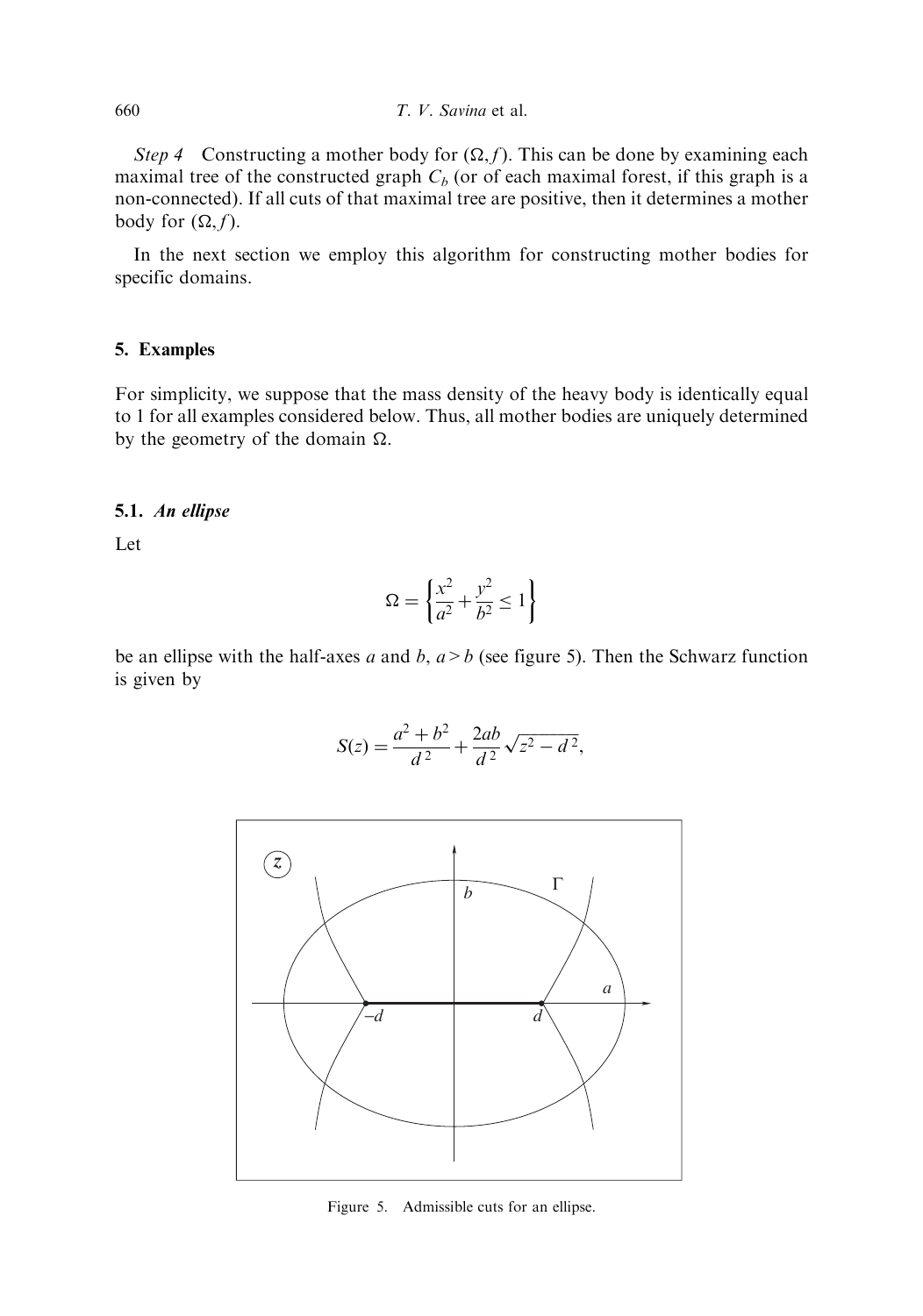where  $d = \sqrt{a^2 - b^2}$  is the half of the interfocal distance. In this simple case the complex field vector  $\partial V/\partial z$  can be explicitly computed using the formula (8):

$$
\frac{\partial V}{\partial z}(z,\zeta) = \frac{1}{8\pi i} \int_{\Gamma} \frac{S(z_0) \, dz_0}{z - z_0} = \frac{ab}{2d^2} \left( \sqrt{z^2 - d^2} - z \right).
$$

Similarly,

$$
\frac{\partial V}{\partial \zeta}(z,\zeta) = \frac{ab}{2d^2} \left( \sqrt{\zeta^2 - d^2} - \zeta \right).
$$

Therefore, the potential  $V$  (up to the constant term) is given by:

$$
V(z, \zeta) = \frac{ab}{d^2} \text{Re} \left\{ z \sqrt{z^2 - d^2} - d^2 \ln \left( z + \sqrt{z^2 - d^2} \right) - z^2 \right\} + \text{const.}
$$

Since the function

$$
\text{var}_l \frac{\partial V}{\partial z}(z,\zeta) = \frac{ab}{d^2} \sqrt{z^2 - d^2}
$$

does not vanish at any point except the singular points of the Schwarz function, points  $\pm d$ , the vector field c determining the set of admissible cuts has singularities at these points only. Let us determine the directions of admissible cuts originating, say, from the point  $z = d$ . Using the formula (16) one obtains

$$
\varphi_k = \frac{\pi}{3} + \frac{2\pi k}{3}, \qquad k = 0, 1, 2,
$$

since  $c_0 = 2ab/d^2$  and, hence,  $\theta = 0$ . Similarly, the directions of admissible cuts at  $z = -d$  are

$$
\varphi_k = -\frac{\pi}{3} + \frac{2\pi k}{3}, \qquad k = 0, 1, 2.
$$

One of the admissible cuts is the interfocal segment, while the rest of the four cuts go to infinity in the plane  $\mathbb{R}^2_{(x,y)}$ . Hence, the picture of the admissible cuts is such as it is drawn in figure 5. So, the finite graph mentioned in Step 3 of the algorithm formulated above consists of the interfocal segment, and the only thing left is to verify the positivity of this cut. The simple calculations lead us to the following expression for the mass density (of the mother body) having the interfocal segment as a support:

$$
\sigma = \frac{ab}{d^2} \sqrt{d^2 - x^2}.
$$

Since the right-hand side of this expression is a positive function of x, the interfocal segment is the unique mother body of the ellipse uniformly filled by masses.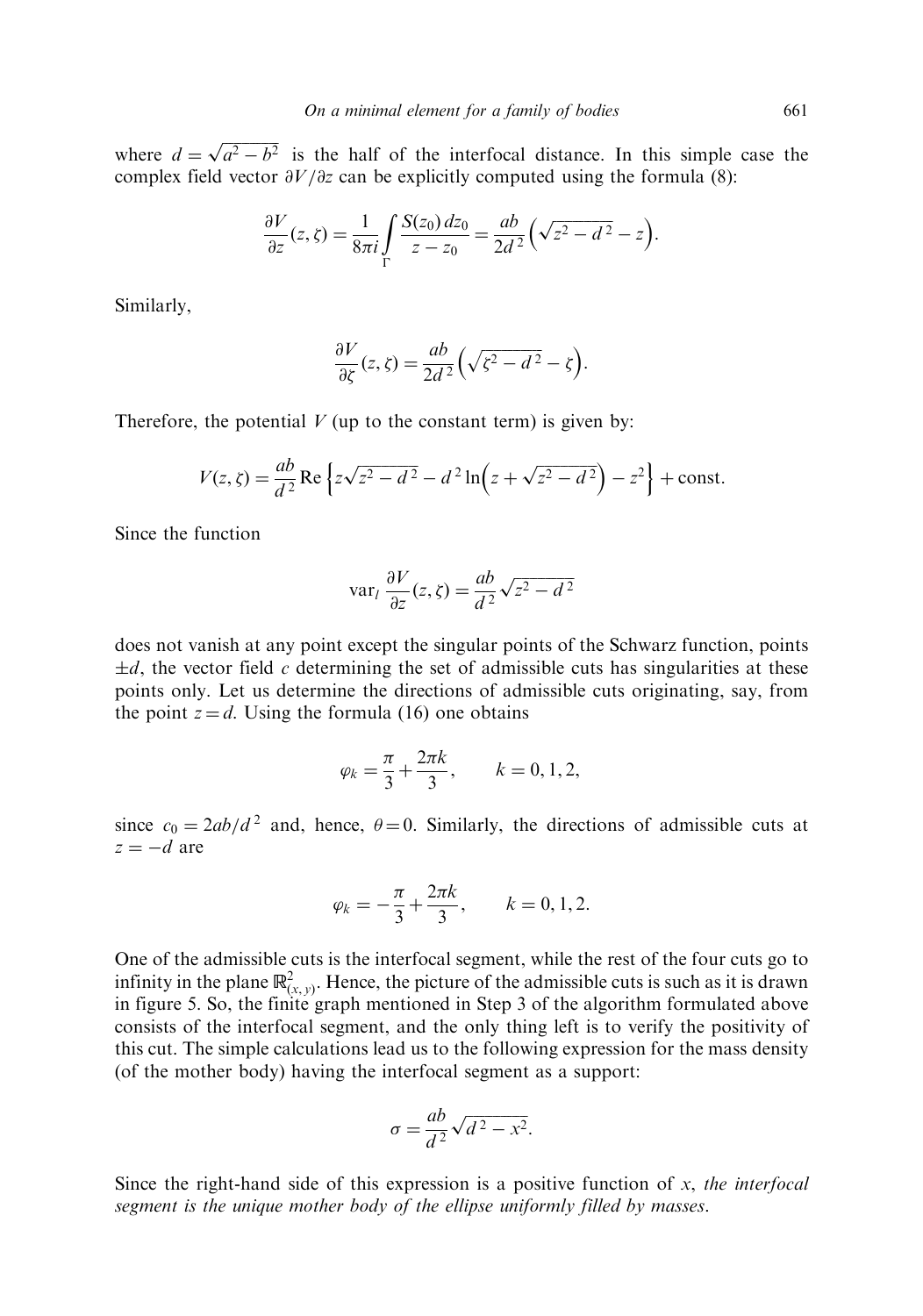# 5.2. A curve of the fourth order

Here we consider a heavy body  $(\Omega, 1)$  with the domain  $\Omega$  given by

$$
x^4 + y^4 \le 1
$$

(see figure 6).

The corresponding Schwarz function is

$$
S(z) = \sqrt{-3z^2 + 2\sqrt{2}\sqrt{z^4 + 1}}.
$$
 (17)

This function has singularities at eight points

$$
z = e^{i(\pi/4 + \pi k/2)}
$$
,  $k = 0, 1, 2, 3$ ,  
\n $z = 2\sqrt{2}e^{i\pi k/2}$ ,  $k = 0, 1, 2, 3$ .

The last four of these points lie in the complement of the domain  $\Omega$  and, hence, are of no interest. The four singular points lying inside  $\Omega$  are plotted in figure 6.

Similar to the previous example, the vector field  $c$  determining the set of admissible cuts does not vanish at any point but for the singular points of the Schwarz function. Let us investigate the local structure of admissible cuts in a neighborhood of each branch point. For the point  $z = e^{i\pi/4}$ , due to equation (16), one has the following expression for the directions of the admissible cuts:

$$
\varphi_k = \frac{7\pi}{12} + \frac{2\pi k}{3}, \quad k = 0, 1, 2.
$$



Figure 6. Admissible cuts for  $x^4 + y^4 = 1$ .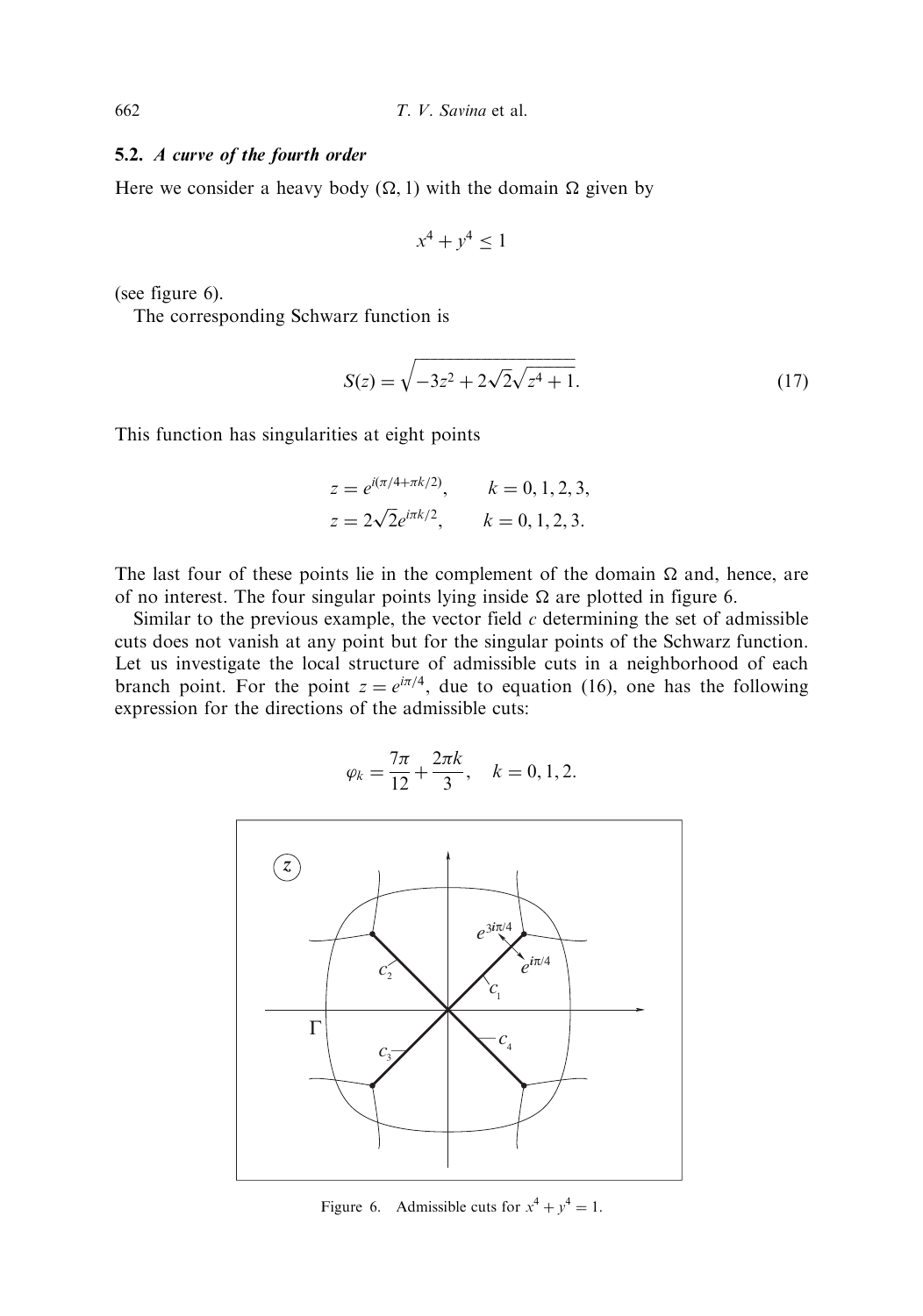Here the argument  $\theta$  of the number  $c_0$  is equal to  $-3\pi/8$ . Thus, the picture of admissible cuts is such as it is drawn in figure 6. The fact that the straight line segment connecting points  $e^{i\pi/4}$  and  $e^{5i\pi/4}$ , as well as the segment connecting  $e^{-i\pi/4}$  and  $e^{3i\pi/4}$ , is an admissible cut follows from the symmetry. The rest of the cuts are not contained in the domain  $\Omega$  and, hence, are of no interest. So, the graph mentioned in the Step 3 of the algorithm, consists of two straight line segments mentioned above. This graph is a tree, and the only thing rest is to verify the positivity of all the cuts included in this graph.

Verification of the last assertion is a little bit more complicated problem than it was in the previous example, and we shall point out the main steps of this verification. Clearly, due to the symmetry it is sufficient to carry out this verification for one of the four singular points of  $S(z)$ , lying inside  $\Omega$ , say, for the point  $z = e^{i\pi/4}$ .

The expression for the sum of normal derivatives of the potential  $V$  on both sides of the cut  $c_1$  (see figure 6) equals

$$
D_{e^{-i\pi/4}}[V^-] + D_{e^{3i\pi/4}}[V^+],
$$

where  $V^+$  and  $V^-$  are values of the potential V on the upper and lower sides of the cut  $c_1$ , respectively. Here, as above, for any given complex number c we denote the derivative in the direction of the vector  $\vec{c} \in \mathbb{R}^2$ . Due to formula (11), this expression can be rewritten as

$$
\frac{1}{2}\operatorname{Re}\left[e^{-i\pi/4}S(z)\right]^{-} + \frac{1}{2}\operatorname{Re}\left[e^{3i\pi/4}S(z)\right]^{+}.
$$
\n(18)

Let us first calculate the first summand of the latter expression up to derivatives of functions regular near the point  $e^{i\pi/4}$  (such terms do not contribute to the final expression). One has

$$
\frac{1}{2} \text{Re} \left[ e^{-i\pi/4} S(z) \right]^{-} = \frac{1}{2} \text{Re} \left[ e^{-i\pi/4} \sqrt{-3z^2 + 2\sqrt{2}\sqrt{z^4 + 1}} \right]^{-}.
$$
 (19)

To determine the right branches of the square roots involved into the last expression, we perform the analytic continuation of the function (17) along the path  $l_1$  shown in figure 7. At the origin A of this path  $\zeta = S(z)$ ,  $\zeta = z = 1$ , and, therefore, both square roots must have positive real values. Now one can verify that the expression under the square root on the right in (17) changes along the path  $l_1$  shown in figure 8.

Exercise is equare root on the right in (17) changes along the path  $t_1$  shown in figure 8.<br>This path consists of the straight line segment  $[1, 2\sqrt{2}]$  of the real axis and the segment of the ellipse

$$
\frac{x^2}{8} + \frac{y^2}{9} = 1
$$

lying in the fourth quarter of the plane  $\mathbb{R}^2_{(x,y)}$ . Extracting the square root of this expression and multiplying the result by  $e^{-i\pi/4}$ , one can see that the expression under the Re sign on the right of (19) changes along the path  $l'_1$  drawn in figure 7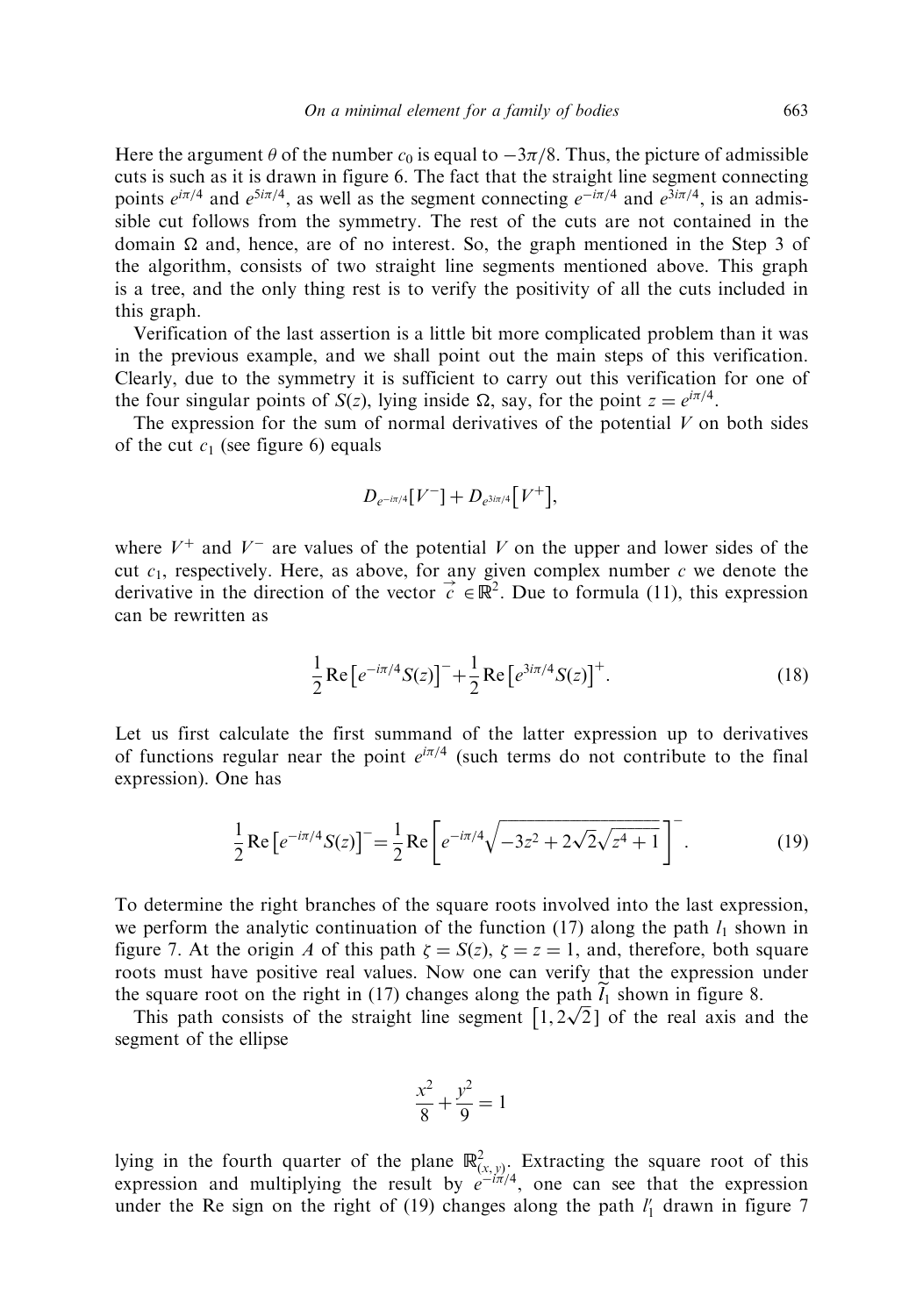

Figure 7. Paths of analytic continuation.



Figure 8. Expression under the square root sign.

when z changes along the cut  $c_1$ . Hence, the first summand in the expression (18) is positive.

Similarly, one can see that the expression under the square root in the right in (17) changes along the path  $\tilde{l}_2$  shown in figure 8 when the point z runs along the path  $l_2$ (see figure 7). Hence, the expression under the Re sign in (18) changes along the path  $l'_2$  (figure 9), and the first summand in (18) is also positive.

So, the union of the four cuts  $c_j$ ,  $j = 1, 2, 3, 4$  forms the (unique) mother body of  $(\Omega, 1)$ .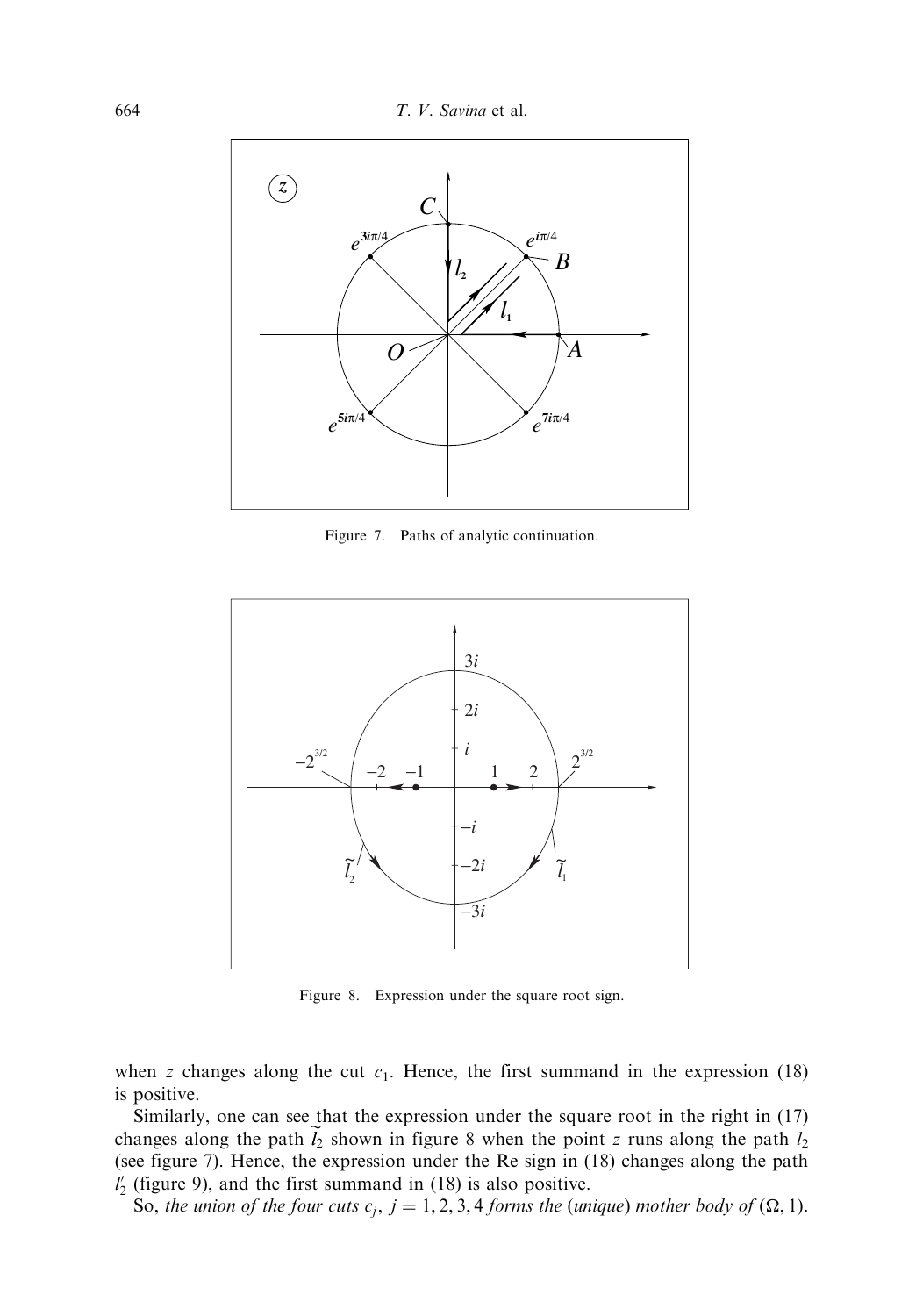

Figure 9. Jump of the normal derivative.

# 5.3. One more curve of the fourth order: Cassini oval

Here we consider a heavy body  $(\Omega, 1)$ , where the domain  $\Omega$  is given by the equation

$$
(x2 + y2)2-2b2(x2 – y2) = a4 – b4,
$$

where  $a$  and  $b$  are positive constants (so-called Cassini oval). This curve consists of two closed curves for  $a < b$ , and one closed curve for  $a > b$ . We shall investigate the last case. This example is interesting from the following point of view. If we compute the Schwarz function of the Cassini oval, we shall obtain the expression

$$
S(z) = \frac{\sqrt{b^2 z^2 + a^4 - b^4}}{\sqrt{z^2 - b^2}},
$$

which has (inside the domain  $\Omega$ ) two singular points  $z = \pm b$  with singularities of the type of the inverse square root (the domain and the singular points are shown in figure 10). This happens since these singularities are generated not by regular characteristic points of the surface  $\Gamma_{\mathbb{C}}$  but by singular points of this surface.

Due to this fact, we cannot apply directly the result of the investigation of the local structure of the set of admissible cuts obtained in section 3. However, the computations similar to those in the mentioned section show that each of the two branch points possesses exactly two directions of admissible cuts emanating from these points, namely  $\varphi = 0$  and  $\varphi = \pi$ . From symmetry, it immediately follows that the only admissible cuts for the heavy body are three segments  $[-\infty, -b]$ ,  $[-b, b]$ and  $[b, +\infty]$  of the real axis. Since only one of these segments is contained in the domain  $\Omega$ , the only possibility of constructing a mother body is to consider the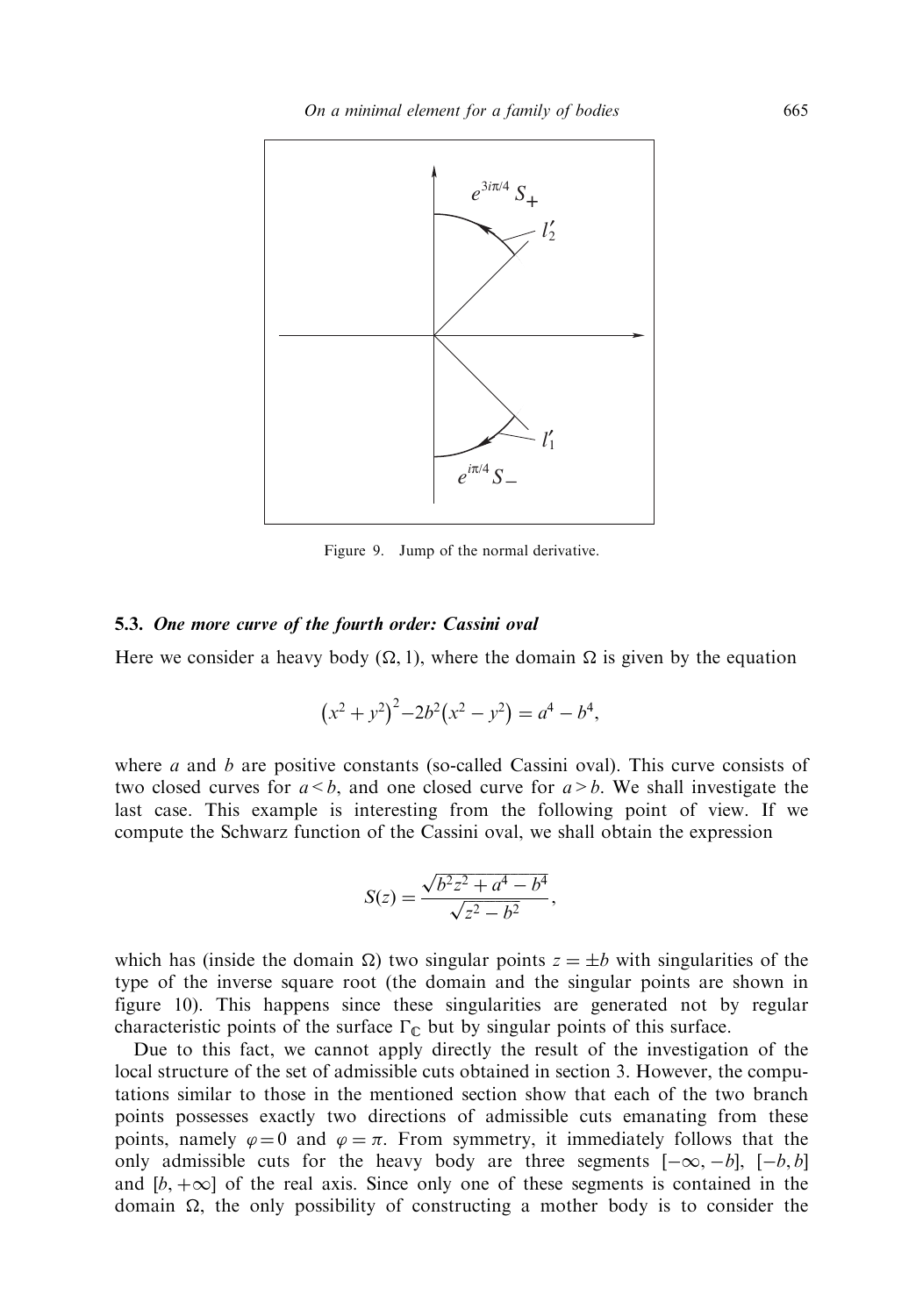

Figure 10. Cassini oval.

segment  $[-b, b]$ . Computation of the mass distribution, supported on this segment and generating the same gravitational field as the initial body, leads us to the expression

$$
\sigma = \frac{\sqrt{b^2x^2 + a^4 - b^4}}{8\sqrt{b^2 - x^2}}.
$$

Since this expression is positive and integrable function on the segment  $[-b, b]$ , this segment is a unique mother body for the Cassini oval.

#### 5.4. A rectangle

This last example shows that even in the case when we cannot use the Schwarz function for the investigation of singularities, the above described algorithm of constructing a mother body is applicable. Consider a heavy body  $(\Omega, 1)$ , where the domain  $\Omega$  is a rectangle

$$
\begin{cases} 0 \le x \le a, \\ 0 \le y \le b \end{cases}
$$

in the plane  $\mathbb{R}^2_{(x,y)}$ . Here a and b are positive constants and we suppose, to be definite, that  $b \le a$  (see figure 11).

Using relation (6) for the complex field vector, one has

$$
\frac{\partial V}{\partial z} = \frac{1}{8\pi i} \{-2z \ln(-z) - 2(a-z) \ln(a-z) + 2(a+ib-z) \ln(a+ib-z) - 2(ib-z) \ln(ib-z) \ln(b-z) \}
$$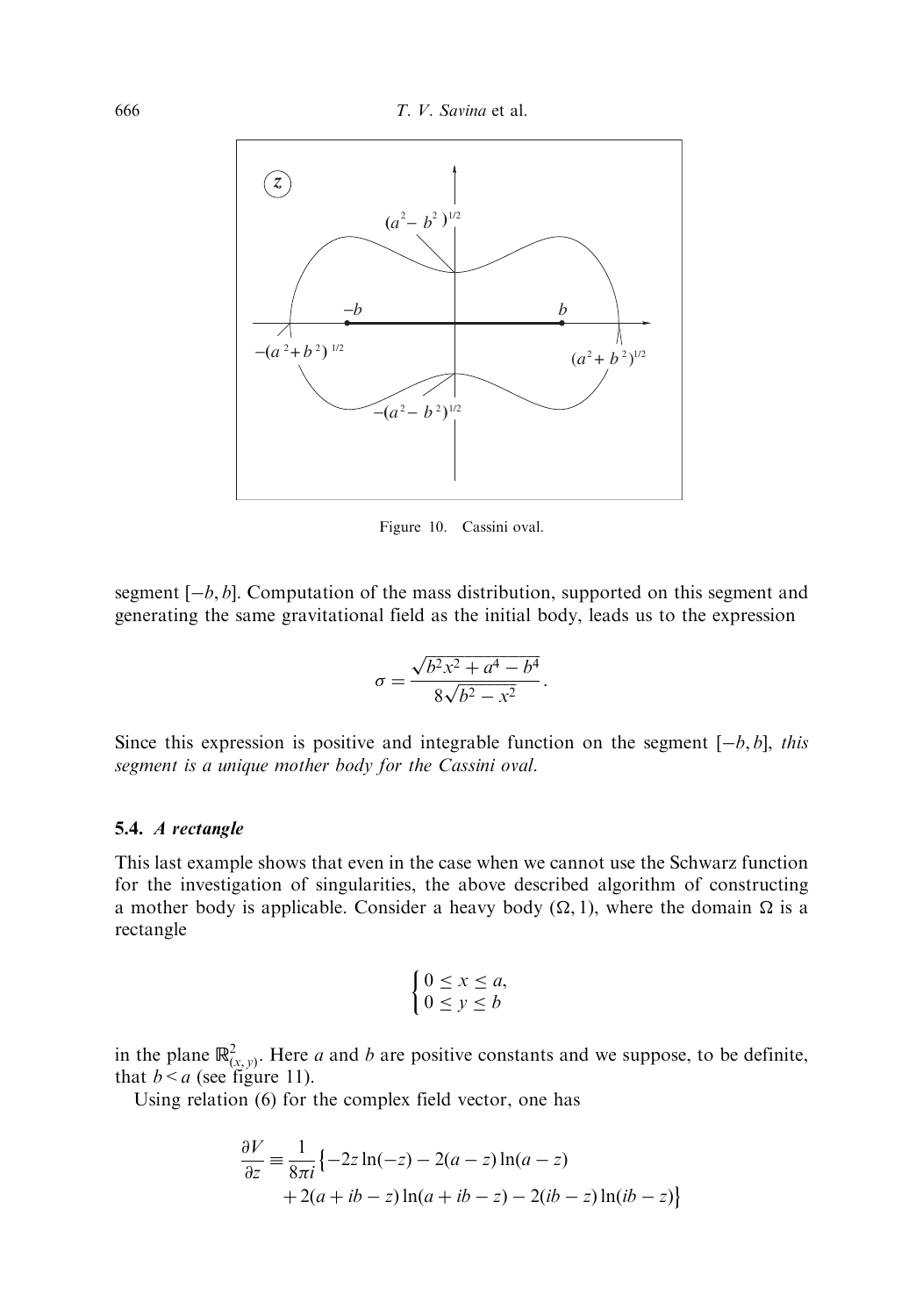

Figure 11. Admissible cuts for a rectangle.

and, consequently, up to the regular terms

$$
\int \frac{\partial V}{\partial z} dz = \frac{1}{8\pi i} \{-z^2 \ln(-z) + (a-z)^2 \ln(a-z) - (a+ib-z)^2 \ln(a+ib-z) + (ib-z)^2 \ln(ib-z) \}.
$$

Hence, one has

$$
\text{var}_l \left[ \int \frac{\partial V}{\partial z} \, dz \right] = -\frac{1}{4} z^2,
$$

where the variation is taken over the loop *l* encircling the point  $z = 0$ . Consequently,

$$
\text{var}_{l}[V] = 2\text{Re}\,\text{var}_{l}\left[\int \frac{\partial V}{\partial z} \, dz\right] = -\frac{1}{2}(x^2 - y^2).
$$

So, the point  $z = 0$  determines four directions of admissible cuts that emanated from these points. Moreover, it is obviously that the lines  $x = \pm y$  are admissible cuts.

Similarly, investigation of all other vertices of the rectangle leads to six more admissible cuts, which are also straight lines that emanated from these vertices with the angles  $\pm \pi/4$  (see figure 11). The constructed set of admissible cuts determines two open rectangles  $c_1$  and  $c_2$  with hanged vertices at those of the rectangle. However, these two cuts do not determine a single-valued branch of the potential  $V$ . One has to take into consideration the admissible cuts corresponding to the loop  $l'$  encircling the two left (or the two right, which leads a posterior to the same result) vertices of the rectangle.